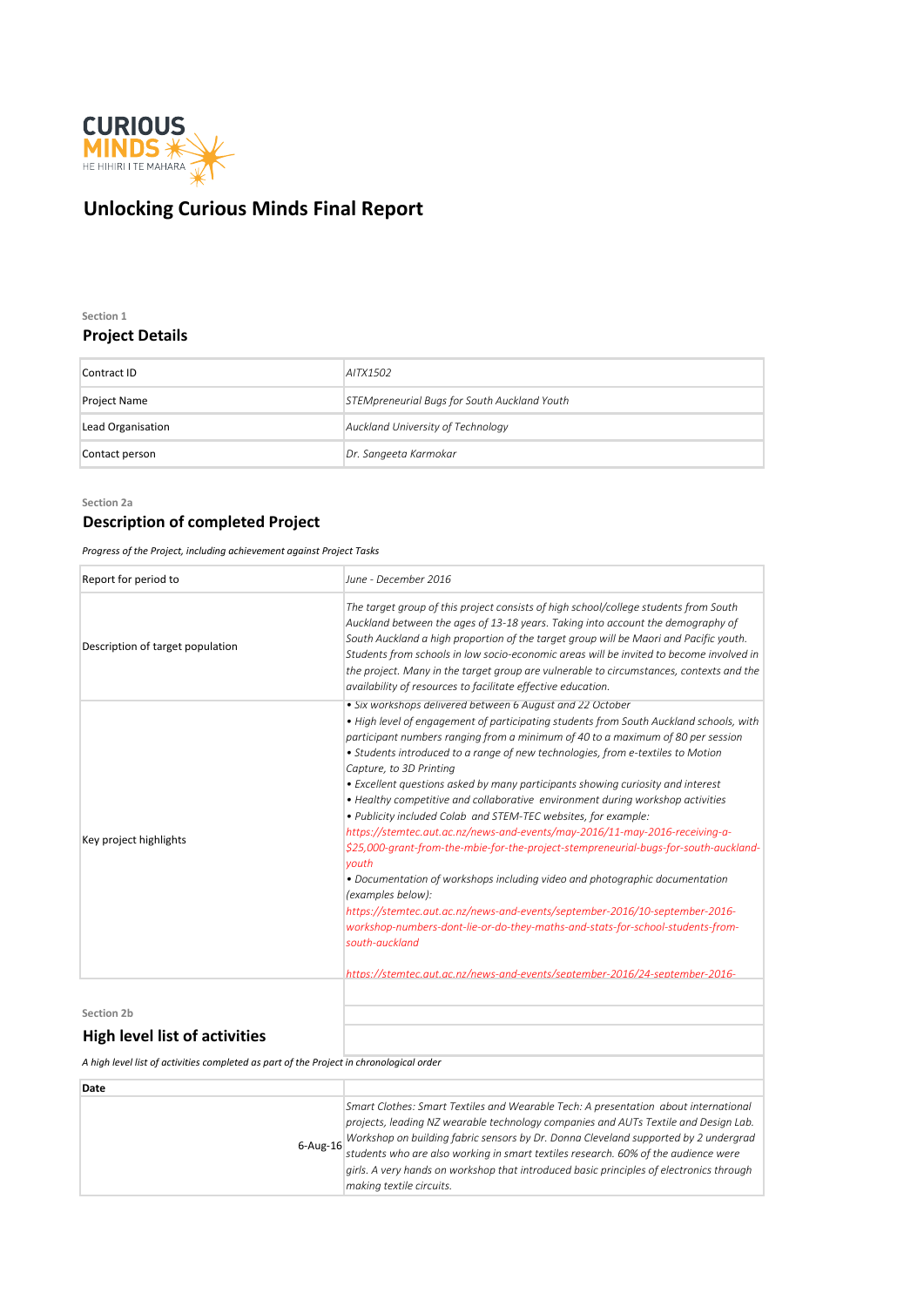|                                                                                            | Print the Future: 3D Technologies and Virtual Reality: A presentation on the concepts<br>and uses of 3D technologies including 3D Modelling, Printing and Virtual reality This<br>was followed by 3 workshops delivered by staff and PG students from Colab and Art<br>and Design including: 3D printing and scanning technology demo's (Ross and Lisa<br>20-Aug-16 Dreyer): Motion capture demo and engagement session including use of Mocap and VR<br>technologies in creating movie - The Green Fairy (Alejandro Davila). Presentation of 3D<br>programming and workshop on modelling in 3D by translating sound data into 3D<br>forms and exploring these forms using VR technology Lab (Dr Stefan Marks assisted by<br>BCT students).                                                                                                                                                                                                                                                                                                                                                                                                                                                                                                                                                                                                        |
|--------------------------------------------------------------------------------------------|----------------------------------------------------------------------------------------------------------------------------------------------------------------------------------------------------------------------------------------------------------------------------------------------------------------------------------------------------------------------------------------------------------------------------------------------------------------------------------------------------------------------------------------------------------------------------------------------------------------------------------------------------------------------------------------------------------------------------------------------------------------------------------------------------------------------------------------------------------------------------------------------------------------------------------------------------------------------------------------------------------------------------------------------------------------------------------------------------------------------------------------------------------------------------------------------------------------------------------------------------------------------------------------------------------------------------------------------------|
| 10-Sep-16                                                                                  | Numbers Don't Lie or Do They? Maths and Stats. The participants were amazed by the<br>power of numbers with funny puzzles, surprising paradoxes, stimulating provocations<br>and subtle sophisms in maths and stats with some hands-on activities. In particular: a<br>contest on solving tricky mathematical puzzles in different contexts - money, science,<br>shape; a fun demo, engaging simulations and a popular video explaining the famous<br>Monty Hall paradox in statistics; sharing professional experience of research in maths<br>and stats on very important topics like traffic control, climate change, pollution and<br>ecology. A panel of speakers included Dr Sarah Marshall, Dr Robin Hankin, Associate<br>Professor Sergiy Klymchuk, Dr Jesse Pirini and Nick Patterson. Inspiring entreprenerial<br>talks were given by Dr Jesse Pirini who discussed the concept of entreprenership using<br>many examples and shared his own experience in establishing and running a maths<br>tutoring company and Nick Patterson who shared entreprenerial/commercial activities<br>of his students from Rongomai School. Link to photos and video:<br>https://stemtec.aut.ac.nz/news-and-events/september-2016/10-september-2016-<br>workshop-numbers-dont-lie-or-do-they-maths-and-stats-for-school-students-from-<br>south-auckland |
|                                                                                            | On and Beyond Our Blue Earth? Science (Chemistry, Biology, Physics &<br>Astronomy). There were very interesting and visual presentations on ecology, biology<br>and chemistry by Dr John Perrott and Wendy Emson, on physics and astronomy by Tim<br>Natusch and Dr Willem van Straten. There were also several engaging hands-on<br>activities including making different sorts of yummy ice-cream, modelling biological<br>24-Sep-16 evolution using soft toys, producing jellies via chemical reactions, modelling distances<br>in the Solar System on the desks and floor, and other activities run with support from<br>six AUT postgraduate student assistants. Link to photos and videos:<br>https://stemtec.aut.ac.nz/news-and-events/september-2016/24-september-2016-<br>workshop-on-and-beyond-our-blue-earth-science-chemistry,-biology,-physics-And-<br>astronomy-for-school-students-from-south-auckland                                                                                                                                                                                                                                                                                                                                                                                                                             |
|                                                                                            | Radical Engineering: Building stuff & then pulling it apart. There were very engaging<br>hands-on activities on flying paper airplanes and building wave machines using jelly<br>babies run by Associate Professor David Wilson. The students were inspired by Paul<br>Elliott's talk on his journey in engineering and entrepreneurial presentations by Dr<br>15-Oct-16 Jonathan Currie and Alan Brannigan who shared their experiences in establishing and<br>running their high-tec companies - Inverse Problems and Vigil Monitoring respectively.<br>Link to photos and video: https://stemtec.aut.ac.nz/news-and-events/october-2016/15-<br>october-2016-workshop-radical-engineering-building-stuff-And-then-pulling-it-apart-<br>for-school-students-from-south-auckland                                                                                                                                                                                                                                                                                                                                                                                                                                                                                                                                                                   |
| 22-Oct-16                                                                                  | What's in the cloud? Gaming & Artificial Intelligence. There were very interesting and<br>visual presentations on gaming by Dr Roopak Sinha and Steffan Hooper; human-<br>computer interaction by Dr Philip Carter; IT and entrepreneurship by Nick Pattison; and<br>cloudification of IT by Associate Professor Jairo Gutierrez. There were also several<br>engaging hands-on activities on developing games using playing cards and dice and<br>setting up and modifying rules for them. They were run by Steffan Hooper with support<br>from four AUT postgraduate student assistants. Link to photos and videos:<br>https://stemtec.aut.ac.nz/news-and-events/october-2016/22-october-2016-workshop-<br>whats-in-the-cloud-gaming-And-artificial-intelligence-for-school-students-from-south-<br>auckland                                                                                                                                                                                                                                                                                                                                                                                                                                                                                                                                      |
| Repeat as required                                                                         |                                                                                                                                                                                                                                                                                                                                                                                                                                                                                                                                                                                                                                                                                                                                                                                                                                                                                                                                                                                                                                                                                                                                                                                                                                                                                                                                                    |
|                                                                                            |                                                                                                                                                                                                                                                                                                                                                                                                                                                                                                                                                                                                                                                                                                                                                                                                                                                                                                                                                                                                                                                                                                                                                                                                                                                                                                                                                    |
| Section 2c                                                                                 |                                                                                                                                                                                                                                                                                                                                                                                                                                                                                                                                                                                                                                                                                                                                                                                                                                                                                                                                                                                                                                                                                                                                                                                                                                                                                                                                                    |
| Engagement activities with science and/or technology                                       |                                                                                                                                                                                                                                                                                                                                                                                                                                                                                                                                                                                                                                                                                                                                                                                                                                                                                                                                                                                                                                                                                                                                                                                                                                                                                                                                                    |
| Science and technology activities completed by the participants<br><b>Science activity</b> |                                                                                                                                                                                                                                                                                                                                                                                                                                                                                                                                                                                                                                                                                                                                                                                                                                                                                                                                                                                                                                                                                                                                                                                                                                                                                                                                                    |
|                                                                                            |                                                                                                                                                                                                                                                                                                                                                                                                                                                                                                                                                                                                                                                                                                                                                                                                                                                                                                                                                                                                                                                                                                                                                                                                                                                                                                                                                    |
| Electronic textiles: Making soft circuits and fabric<br>sensors                            | Following an introduction to principals of electronics, students worked in pairs using<br>special kits and how to instructions to build1) a simple sewn LED circuit and 2) a felted<br>pressure sensor 3) a knitted stretch sensor and/or 4) a tit sensor. Students could link<br>and test each sensor using the LED circuit.                                                                                                                                                                                                                                                                                                                                                                                                                                                                                                                                                                                                                                                                                                                                                                                                                                                                                                                                                                                                                      |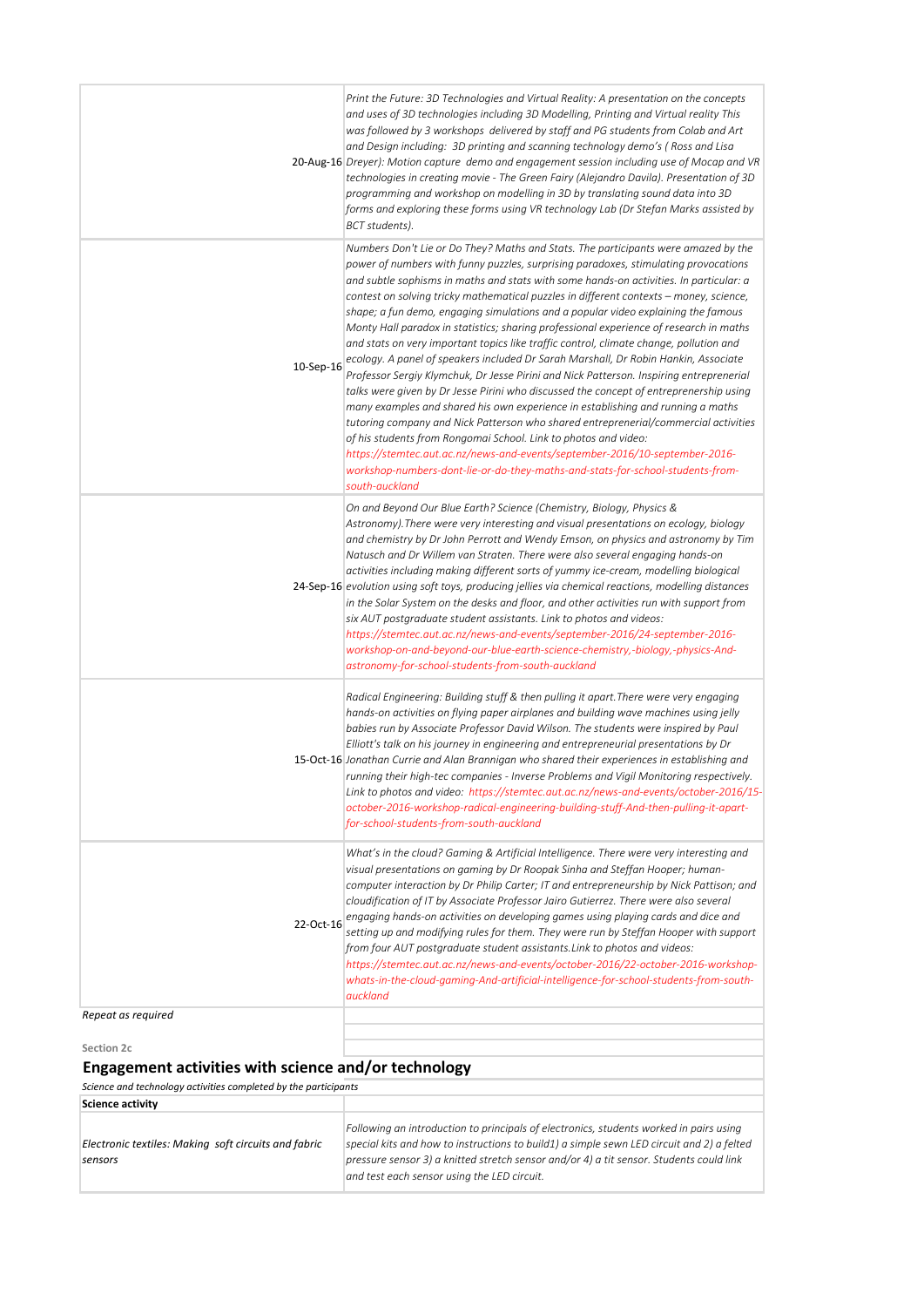| Exploring 3D scanning and printing processes      | Using physical samples and video demos, basic 3D modelling options were explained.<br>Students were able to participate in making a 3D model by using a hand held scanner.<br>Principals of 3D printing were explained and a small 3D was set up to print out a simple<br>3D form. Samples were given out to the students.                                                                                                                                                                                                                                        |
|---------------------------------------------------|-------------------------------------------------------------------------------------------------------------------------------------------------------------------------------------------------------------------------------------------------------------------------------------------------------------------------------------------------------------------------------------------------------------------------------------------------------------------------------------------------------------------------------------------------------------------|
| Freen Fairy First Virtual Reality Movie in NZ     | A brief introduction on film making and virtual reality was presented by Alejandro -<br>Director of "The Green Fairy", first Virtual reality movie in NZ. Students interacted with<br>the charaters from the movie and experience vitual reality movie in the real world with<br>a mounted head display (HMD).                                                                                                                                                                                                                                                    |
| Data translation: Designing 3D shapes using sound | Following an introduction to basic principles of 3D representation and geometries,<br>students worked in small teams to explore generating 3D forms through sound using<br>software developed by Dr Marks. This included students singing in harmony, clapping<br>and rapping. The dynamic shapes generated could be captured as snapshots. Each<br>group then selected a favourite form, these were processed using a games engine and<br>were then presented on an Oculus Rift so students could move around and explore the<br>form as a 3 dimensional entity. |
| Building wave machines using jelly babies         | Associate Professor David Wilson with support of an AUT postgraduate student<br>conducted an activity of building wave machines using jelly babies by the participants.<br>Many important concepts from physics and engineering were demonstrated and<br>discussed in the process.                                                                                                                                                                                                                                                                                |
| Design a flying paper airplane                    | Discussing and designing a paper airplane so it has the smoothest and longest flight<br>(with materials provided only) facilitated by Associate Professor David Wilson. It well<br>might be a step towards the Paper Airplane World Championship for some participants<br>https://www.youtube.com/watch?v=SUyqakRMrxo                                                                                                                                                                                                                                             |
| Simulation of the Monty Hall paradox              | The famous Monty Hall statistics paradox was simulated using carton boxes instead of<br>doors, and prizes of onions and chocolates instead of goats and Ferrari. A computer<br>simulation was demonstrated followed by good discussions facilitated by Dr Sarah<br>Marshall.                                                                                                                                                                                                                                                                                      |
| Modelling distances in the Solar System           | Dr Willem van Straten and Tim Natush with support of two AUT postgraduate students<br>conducted an activity of modelling distances in the Solar System on the desks and floor.                                                                                                                                                                                                                                                                                                                                                                                    |
| <b>Puzzles Contest</b>                            | A contest in solving very engaging and provocative puzzles with unexpected solutions<br>and surprised answers in the contexts of science, shape and money conducted by<br>Associate Professor Sergiy Klymchuk.                                                                                                                                                                                                                                                                                                                                                    |
| Making and tasting different sorts of ice-cream   | Wendy Emson with support of four AUT postgraduate students conducted the activity<br>of making different sorts of ice-cream by the participants. Some important concepts<br>from chemistry were demonstrated and discussed in the process.                                                                                                                                                                                                                                                                                                                        |
| Modelling biological evolution using soft toys    | Wendy Emson with support of four AUT postgraduate students conducted the activity<br>of modelling biological evolution using soft toys by the participants. Some important<br>concepts from evolution were demonstrated and discussed in the process.                                                                                                                                                                                                                                                                                                             |
| Producing jellies via chemical reactions          | Wendy Emson with support of four AUT postgraduate students conducted the activity<br>of producing jellies via chemical reactions by the participants. Some important concepts<br>from chemistry were demonstrated and discussed in the process.                                                                                                                                                                                                                                                                                                                   |
| Game development using playing cards and dice     | Steffan Hooper with support of four AUT postgraduate students conducted an activity<br>of developing games using playing cards and dice and setting up and modifying rules<br>for them.Many important concepts from game development were demonstrated and<br>discussed in the process.                                                                                                                                                                                                                                                                           |
| Creating a high-tec company in groups             | Dr Jesse Pirini facilitated a group activity on brainstorming and creating high-tech<br>companies by the participants. Different interpretations of the concept of<br>entrepreneurship were discussed on the way.                                                                                                                                                                                                                                                                                                                                                 |

**Section 2d**

#### **Tools and resources**

*Tools and resources used to deliver the projects. Some examples may include school laboratories, university equipment, testing kits or recording devices.*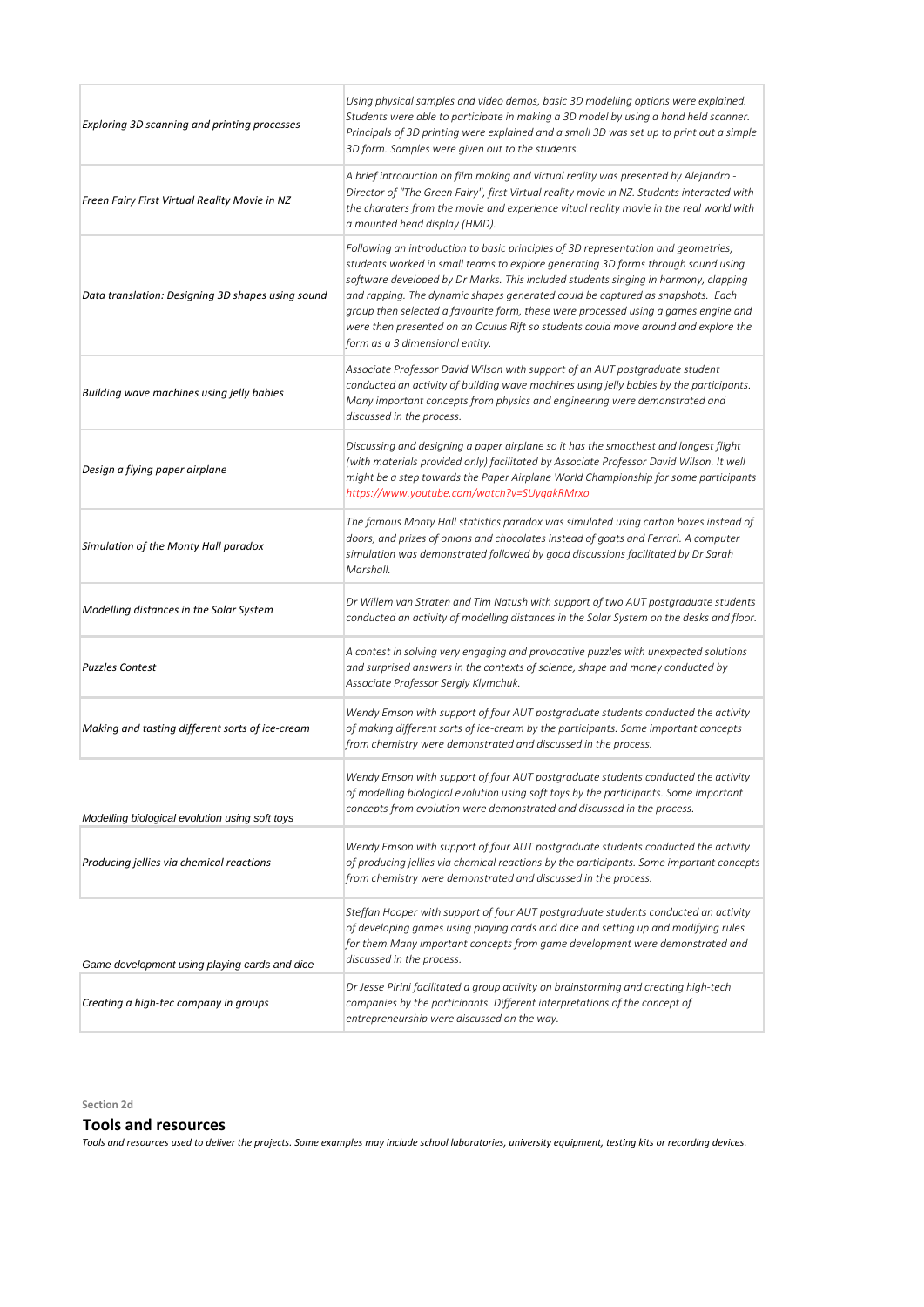| <b>Tools and resources</b>                         | Description of use                                                                                                                                                                                                                                                                                                                                                                                                                                                                                                                                                                                                                                                                                                                                                                                                                                                                                                                            |
|----------------------------------------------------|-----------------------------------------------------------------------------------------------------------------------------------------------------------------------------------------------------------------------------------------------------------------------------------------------------------------------------------------------------------------------------------------------------------------------------------------------------------------------------------------------------------------------------------------------------------------------------------------------------------------------------------------------------------------------------------------------------------------------------------------------------------------------------------------------------------------------------------------------------------------------------------------------------------------------------------------------|
| E-textile Fabric Kit                               | Dr. Donna Cleveland designed and organised 4 types of kits for 1) making a simple sewn<br>LED circuit 2) a felted pressure sensor 3) a knitted stretch sensor 4) a tit sensor. Each kit<br>was made up of an instruction booklet, material, sewing tools and electronic<br>components. These included LEDs, a battery and battery holder, alligator clips,<br>conductive thread, conductive fabric, felt, scissors, glue, paper templates, felt pens,<br>conductive 'charm,' beads, conductive yarn, wool yarn, French knitter, awl. 30 kits were<br>made for each project. Working in pairs the students made up and tested the various e-<br>textile components by linking the sensors to the LED circuits with alligator clips. All<br>groups made up at least three components in the 3 hour hands on part of the<br>workshop, and many made up all four. Students were able to take home the booklets<br>and the projects they had made. |
| 3D Printer                                         | A 3D printer and hand held 3D scanner were set up in a space at South Campus.<br>Students were able to see and use the scanner with one volunteer acting as a model<br>and his or head being scanned. While this was taking place the process and principles of<br>3D data capture were discussed with the group. The 3D printer was used to<br>demonstrate how an object is printed, layer by layer, and some 80 samples<br>exemplifying more complex 3D forms were shown to the students. Many of these were<br>given away as samples.                                                                                                                                                                                                                                                                                                                                                                                                      |
| Sound generated 3D shape software and VR demo      | Software developed by Dr Stefan Marks allows students to build 3D shapes and explore<br>geometries using performative interfaces such a sound. Rendered through a games<br>engine (Unity) these models are produced as 3D forms visualised by the participants in<br>Virtual Reality with Oculus Rift                                                                                                                                                                                                                                                                                                                                                                                                                                                                                                                                                                                                                                         |
| <b>Virtual Reality Movie</b>                       | A stage was set up with all the charaters, screen, Head Mounted Display unit (HMD) for<br>students to experience the movie in virtual world. Posters of all charaters were<br>provided to students so that they can create a mask and act live their favourite<br>charater from the movie.                                                                                                                                                                                                                                                                                                                                                                                                                                                                                                                                                                                                                                                    |
| Mixers, milk and other ingredients for ice-cream   | Wendy Emson with support of four AUT postgraduate students conducted the activity<br>of making different sorts of ice-cream by the participants using mixers, milk and other<br>ingredients.                                                                                                                                                                                                                                                                                                                                                                                                                                                                                                                                                                                                                                                                                                                                                  |
| Glass containers and ingredients for jellies       | Wendy Emson with support of four AUT postgraduate students conducted the activity<br>of producing jellies via chemical reactions by the participants using a number of<br>ingredients of different structure and colour in glass containers.                                                                                                                                                                                                                                                                                                                                                                                                                                                                                                                                                                                                                                                                                                  |
| Engineering material for wave machine              | Students created prototype of wave machine using rope, adhesive tapes, wooden<br>skewers and marshmallow. The prototype demonstrates how students can use simple<br>things to illustrate transverse wave motion in a visual and engaging manner.                                                                                                                                                                                                                                                                                                                                                                                                                                                                                                                                                                                                                                                                                              |
| Paper, pens, cards, dice, soft toys, spoons, boxes | These were used for a number of activities including modelling distances in the Solar<br>System on the desks and floor; modelling biological evolution; game development;<br>simulation of Monty Hall statistics paradox.                                                                                                                                                                                                                                                                                                                                                                                                                                                                                                                                                                                                                                                                                                                     |

#### **Section 2e**

### **Science and/or technology expertise**

*Details of science expertise used in the project, including the names, titles, expertise area and organisations of science professionals used (if any).* 

| Name                    | Associate Professor David Wilson                                                            |
|-------------------------|---------------------------------------------------------------------------------------------|
| Title                   | Associate Professor                                                                         |
| Area of expertise       | <b>Electrical Engineering</b>                                                               |
| Employer                | AUT                                                                                         |
| Field of research       | רוכעסכ כטווסעונינווכ סטוכוונוסג אטע איטרוכע איתורנט טטנעוורנווכ רכוכאעות ןטער עוקוניאויבווכ |
| ORC ID/Scopus Author ID | Please consult the scientist you worked with to obtain these codes                          |
|                         |                                                                                             |
| Name                    | Associate Professor Sergiy Klymchuk                                                         |
| Title                   | Associate Professor                                                                         |
| Area of expertise       | Applied mathematics and mathematics education                                               |
| Employer                | AUT                                                                                         |
| Field of research       | רוכעסכ כטווסעונינווכ סטוכוונוסג אטע איטרוכע איתורנט טטנעוורנווכ רכוכאעות ןטער עוקוניאויבווכ |
| ORC ID/Scopus Author ID | Please consult the scientist you worked with to obtain these codes                          |
|                         |                                                                                             |
| Name                    | Stefan Marks                                                                                |
| Title                   | Dr.                                                                                         |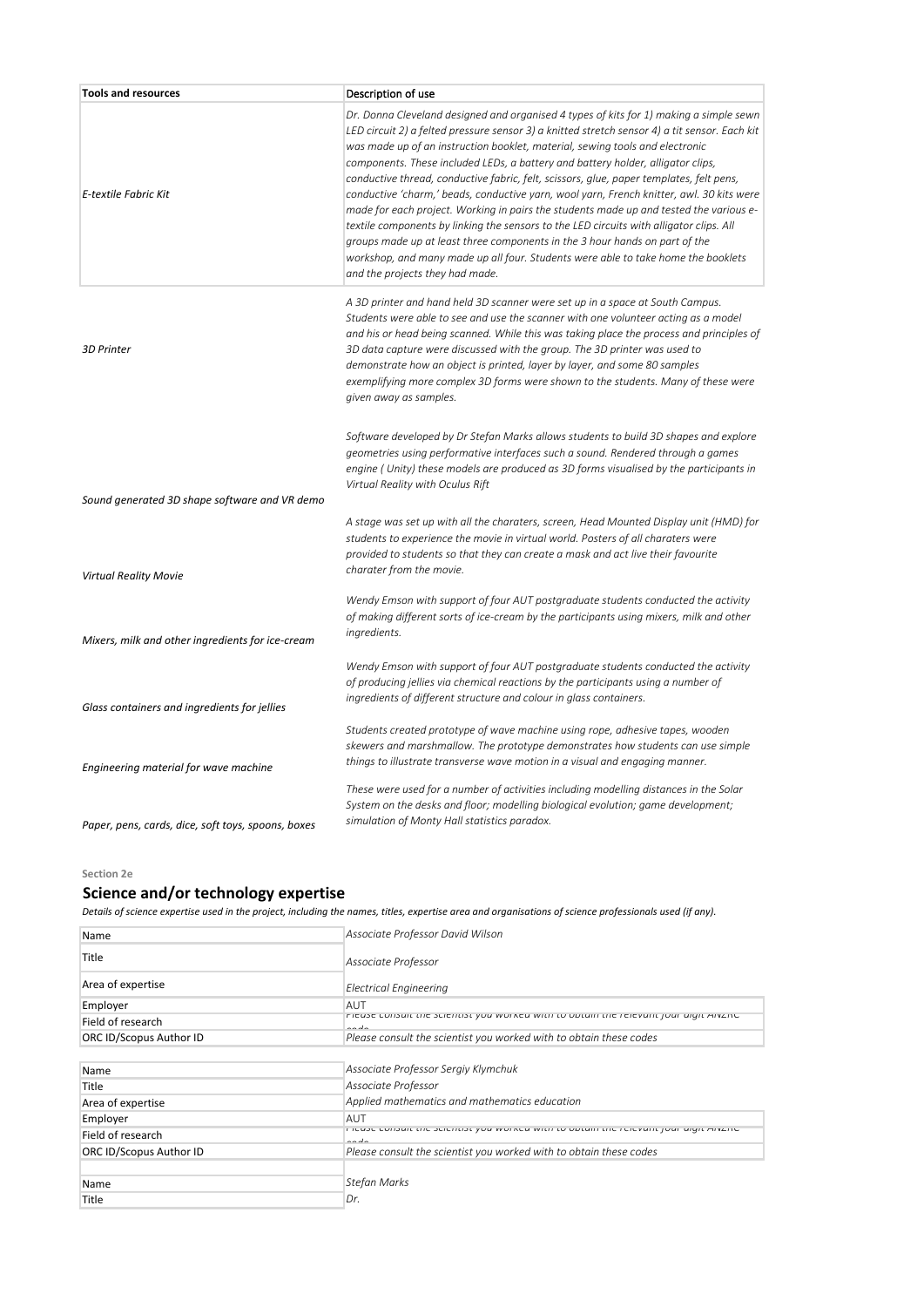| Area of expertise       | Creative Technologies                                                                                 |  |
|-------------------------|-------------------------------------------------------------------------------------------------------|--|
| Employer                | AUT                                                                                                   |  |
|                         | Please consult the scientist you worked with to obtain the relevant four digit ANZRC                  |  |
| Field of research       | code                                                                                                  |  |
| ORC ID/Scopus Author ID | Please consult the scientist you worked with to obtain these codes                                    |  |
|                         |                                                                                                       |  |
|                         |                                                                                                       |  |
| Name                    | Associate Professor Jairo Gutierrez                                                                   |  |
| Title                   | Associate Professor                                                                                   |  |
| Area of expertise       | Computer Science                                                                                      |  |
| Employer                | AUT                                                                                                   |  |
| Field of research       | דוכטאב כטוואטור נווכ אטוכוונואר צטט איטוולכט אינוורנט טטנטוור נווכ רכוכ אטור טוטן שוקור אויבווק       |  |
| ORC ID/Scopus Author ID | Please consult the scientist you worked with to obtain these codes                                    |  |
|                         |                                                                                                       |  |
| Name                    | Sangeeta Karmokar                                                                                     |  |
| Title                   | Dr.                                                                                                   |  |
| Area of expertise       | Creative Technologies, entrepreneurship                                                               |  |
| Employer                | AUT                                                                                                   |  |
| Field of research       | דוכטאב כטוואטור נווכ אטוכוונואר γטט איטרולט אינוורנט טטנטוור נווכ רכוכ אטוררןטטר טועור אויבווכ        |  |
| ORC ID/Scopus Author ID | Please consult the scientist you worked with to obtain these codes                                    |  |
|                         |                                                                                                       |  |
| Name                    | Donna Cleveland                                                                                       |  |
| Title                   | Dr.                                                                                                   |  |
| Area of expertise       | Creative Technologies                                                                                 |  |
| Employer                | AUT                                                                                                   |  |
| Field of research       | רוכעשכ כטוושעונ נווכ שטוכוונושג אטע איטו גכע איתורגט טאנעווו נווכ רכוכאעות ןטער עועןת אויצו/כ         |  |
|                         |                                                                                                       |  |
| ORC ID/Scopus Author ID | Please consult the scientist you worked with to obtain these codes                                    |  |
|                         | Sarah Marshall                                                                                        |  |
| Name                    | Dr                                                                                                    |  |
| Title                   | Statistics, analytics                                                                                 |  |
| Area of expertise       |                                                                                                       |  |
| Employer                | AUT<br>רוכעשכ כטוושעונ נווכ שטוכוונושג ץטע איטוולכע איתורגט טאנעווו נווכ רכוכעעווג ןטער עוקוג אויצווכ |  |
| Field of research       |                                                                                                       |  |
| ORC ID/Scopus Author ID | Please consult the scientist you worked with to obtain these codes                                    |  |
|                         |                                                                                                       |  |
|                         |                                                                                                       |  |
| Name                    | Robin Hankin                                                                                          |  |
| Title                   | Dr                                                                                                    |  |
| Area of expertise       | Statistics, engineering                                                                               |  |
| Employer                | AUT<br>רוכעשכ כטוושעונ נווכ שטוכוונושג אטע איטו גכע איתורגט טאנעווו נווכ רכוכאעות ןטער עועןת אויצו/כ  |  |
| Field of research       |                                                                                                       |  |
| ORC ID/Scopus Author ID | Please consult the scientist you worked with to obtain these codes                                    |  |
|                         |                                                                                                       |  |
| Name                    | Jesse Pirini                                                                                          |  |
| Title                   | Dr                                                                                                    |  |
| Area of expertise       | Communication, entrepreneurship                                                                       |  |
| Employer                | AUT                                                                                                   |  |
| Field of research       | FIEUSE CONSUIT THE SCIENTIST YOU WONTED WITH TO ODTUIN THE FEIEVUITE JOUR UIQIT AIVENC.               |  |
| ORC ID/Scopus Author ID | Please consult the scientist you worked with to obtain these codes                                    |  |
|                         |                                                                                                       |  |
| Name                    | Jonathan Currie                                                                                       |  |
| Title                   | Dr                                                                                                    |  |
| Area of expertise       | Engineering, entrepreneurship                                                                         |  |
| Employer                | AUT                                                                                                   |  |
| Field of research       | רוכעשכ כטוושעונ נווכ שטוכוונושג ץטע איטוולכע איתורגט טאנעווו נווכ רכוכעעווג ןטער עוקוג אויצווכ        |  |
| ORC ID/Scopus Author ID | Please consult the scientist you worked with to obtain these codes                                    |  |
|                         |                                                                                                       |  |
| Name                    | John Perrott                                                                                          |  |
| Title                   | Dr                                                                                                    |  |
| Area of expertise       | Applied ecology, biology, environment                                                                 |  |
| Employer                | AUT                                                                                                   |  |
| Field of research       | רוכעשכ כטוושעונ נווכ שטוכוונושג אטע איטו גכע איתורגט טאנעווו נווכ רכוכאעות ןטער עועןת אויצו/כ         |  |
| ORC ID/Scopus Author ID | Please consult the scientist you worked with to obtain these codes                                    |  |
|                         |                                                                                                       |  |
| Name                    | Wendy Emson                                                                                           |  |
| Title                   |                                                                                                       |  |
| Area of expertise       | Chemistry, biology                                                                                    |  |
| Employer                | AUT                                                                                                   |  |
| Field of research       | רוכעשכ נטוושעונ נווכ שטוכוונושג אטע איטוועכע אינוו גט טאנעווו נווכ וכוכאעווג ןטער עועןת אויצווט       |  |
| ORC ID/Scopus Author ID | Please consult the scientist you worked with to obtain these codes                                    |  |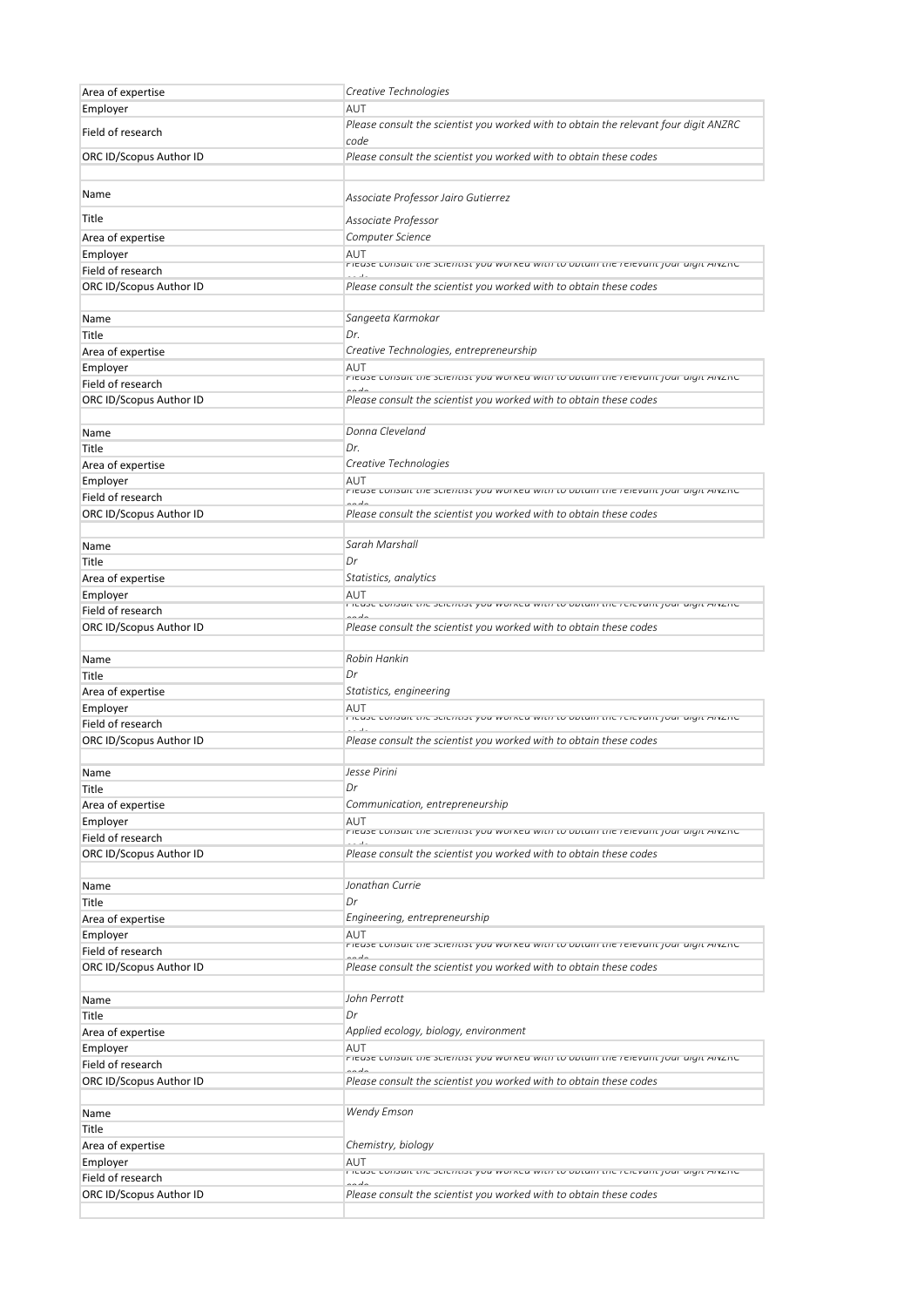| Name                    | Willem van Straten                                                                           |
|-------------------------|----------------------------------------------------------------------------------------------|
| Title                   | Dr                                                                                           |
| Area of expertise       | Astronomy, astrophysics                                                                      |
| Employer                | AUT                                                                                          |
| Field of research       | רוכעאכ כטוואות חופ אטפותואר אטע אוטראכע אותורנט טטנעווורנווכ רכוכזעות ןטער עוואַת אוזצוזכ    |
| ORC ID/Scopus Author ID | Please consult the scientist you worked with to obtain these codes                           |
| Name                    | <b>Tim Natush</b>                                                                            |
| Title                   |                                                                                              |
| Area of expertise       | Astronomy, astrophysics                                                                      |
| Employer                | AUT                                                                                          |
| Field of research       | FIEUSE CONSUIL LITE SCIENTIST YOU WONCU WITH TO ODIUIH THE FEIEVUITE JOUF UITH AIVENC        |
| ORC ID/Scopus Author ID | Please consult the scientist you worked with to obtain these codes                           |
| Name                    | Phil Carter                                                                                  |
| Title                   | Dr                                                                                           |
| Area of expertise       | Computer Science                                                                             |
| Employer                | AUT                                                                                          |
| Field of research       | FIEUSE CONSUIL LITE SCIENTIST YOU WONCU WITH TO ODIUIH THE FEIEVUITE JOUF UITH AIVENC        |
| ORC ID/Scopus Author ID | Please consult the scientist you worked with to obtain these codes                           |
| Name                    | Roopak Sinha                                                                                 |
| Title                   | Dr                                                                                           |
| Area of expertise       | Computer Science                                                                             |
| Employer                | AUT                                                                                          |
| Field of research       | Please consult the scientist you worked with to obtain the relevant four digit ANZRC<br>code |
| ORC ID/Scopus Author ID | Please consult the scientist you worked with to obtain these codes                           |

| Other collaborator details |                                                   |  |
|----------------------------|---------------------------------------------------|--|
| Name                       | Nick Patterson                                    |  |
| Title                      | Mr.                                               |  |
| Area of expertise          | STEM education, entrepreneurship                  |  |
| Employer/affiliation       | Director of STEM Rongomai Centre, Rongomai School |  |
|                            |                                                   |  |
| Name                       | Alan Brannigan                                    |  |
| Title                      | Mr.                                               |  |
| Area of expertise          | Entrepreneurship                                  |  |
| Employer/affiliation       | CEO of Vigil Monitoring                           |  |
|                            |                                                   |  |
| Name                       |                                                   |  |
| Title                      |                                                   |  |
| Area of expertise          |                                                   |  |
| Employer/affiliation       |                                                   |  |

**Section 3**

**Section 4**

#### **Assessment of success**

*Please tell us more about what you think worked well and what didn't.* 

| Was the target audience reached, and how was that<br>achieved?     | Yes, the audience was targeted initially through a web page, event flyers, and through<br>AUT South marketing. However the most effective recruitment was done through<br>personal visits by a member of the team Dr Sangeeta Karmokar, to individual schools,<br>connecting with science, mathematics and textiles teachers and careers advisors in<br>South Auckland. These teachers organised for groups of students to travel to and from<br>the workshops via bus, in a number of cases. |
|--------------------------------------------------------------------|-----------------------------------------------------------------------------------------------------------------------------------------------------------------------------------------------------------------------------------------------------------------------------------------------------------------------------------------------------------------------------------------------------------------------------------------------------------------------------------------------|
| If the target audience was not reached, what were<br>the barriers? | While some individuals attended particular sessions, transported by parents, the most<br>effective recruitment was when schools provided buses for groups of young people to<br>travel to and from the workshops. Some schools weren't able to provide this service. If<br>we were to continue to develop workshops in this area, it would be good to budget for<br>additional transport support.                                                                                             |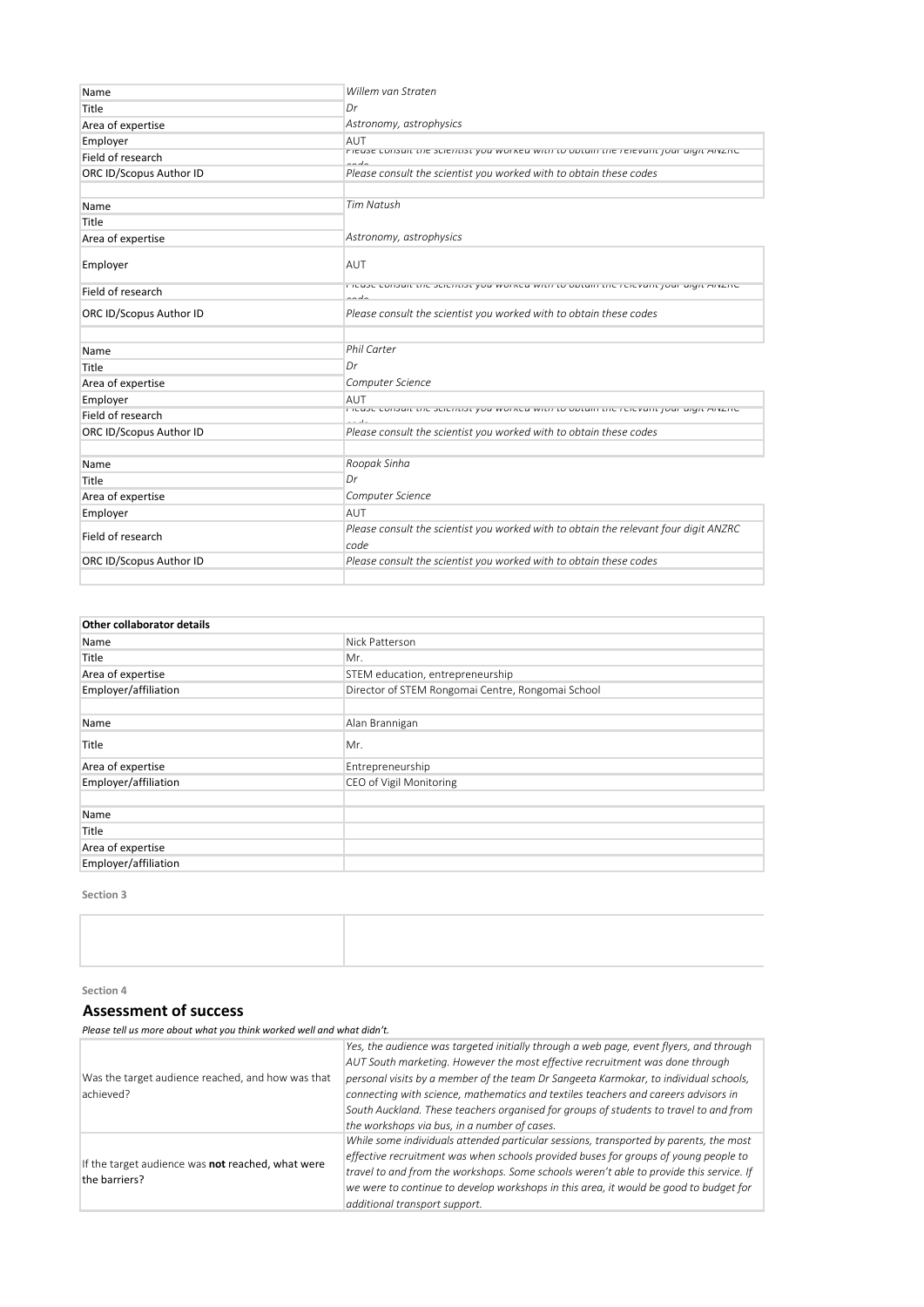| Please describe the level of engagement from the<br>science and/or technology sector (where applicable) | Leading researchers and academics from across AUT, supported by research<br>technicians and students, contributed the various sessions. The commitment and<br>enthusiasm of staff and the support and engagement of AUT student assistants, were<br>critical to the success of the workshops. The hands on sessions were very successful,<br>with high energy levels and enthusiasm evident over the five hours of each workshop.<br>Many entrepreneurs were also invited in these workshop to inspire students and show a<br>future pathways in STEM areas.                                                                                                                                                                                                                                                                                                                                                                                                                                                                                                                                                                                                                                                                                                                                                                                                                                                                                                                                                                                                                                                                                                                                                                                                                                                                                                                                                                                                                                              |
|---------------------------------------------------------------------------------------------------------|-----------------------------------------------------------------------------------------------------------------------------------------------------------------------------------------------------------------------------------------------------------------------------------------------------------------------------------------------------------------------------------------------------------------------------------------------------------------------------------------------------------------------------------------------------------------------------------------------------------------------------------------------------------------------------------------------------------------------------------------------------------------------------------------------------------------------------------------------------------------------------------------------------------------------------------------------------------------------------------------------------------------------------------------------------------------------------------------------------------------------------------------------------------------------------------------------------------------------------------------------------------------------------------------------------------------------------------------------------------------------------------------------------------------------------------------------------------------------------------------------------------------------------------------------------------------------------------------------------------------------------------------------------------------------------------------------------------------------------------------------------------------------------------------------------------------------------------------------------------------------------------------------------------------------------------------------------------------------------------------------------------|
| Elements of the project design that worked well and<br>lessons learnt                                   | The format and length of sessions worked well – we began each session at 11.30 am<br>with an introduction and inspiring presentation(s). After breaking for lunch for 40<br>minutes, the afternoon was spent engaged in workshop, experimental or problem<br>solving activities, with a 20 minute afternoon tea break.<br>The location at AUT's South Campus was excellent. Catering was important to keeping<br>students on site and energised with students able to play outside in the park like<br>grounds during the break.<br>The enthusiasm of the presenters of the workshops was contagious – the students were<br>very engaged in all activities. All AUT staff involved said they would be very happy to<br>contribute again in the future, and some suggested ways the sessions could be<br>developed further.<br>Giving prizes to the most active participants in some sessions like maths and stats;<br>radical engineering; physics and astronomy; gaming and artificial intelligence<br>(Westfield gift vouchers of \$100, \$70 and \$30 at each workshop) was well received.<br>In other sessions, like wearable technologies, all the students were 'rewarded' by being<br>given electronic components, 'how-to' booklets and lists of suppliers and online maker<br>sites, so as to be able to continue with other projects if they were interested.<br>While it was a big effort, setting up and demonstrating high end 3D technologies like<br>Mocap, VR and 3D scanning and printing was very successful in attracting and<br>engaging young people. For many it was the first time they had seen VR movie. Backed<br>up by discussions about 3D data and programming, this particular session considered<br>both scientific and creative application areas. While it was not possible to actually print<br>3D forms generated by students on the day. These are subsequently being printed at<br>AUT's advanced 3D printing Lab and are being given back to participating schools. |
| of the project (as set out in the Application) were<br>achieved                                         | The aims of the project were met.<br>The target audience was successfully engaged.<br>The attendance levels were good, particularly given the relatively short lead in period<br>between funding confirmation and the programme delivery. The program attendance<br>ranged from 30 to 90 participants across the various sessions.<br>The extent to which the original aims and deliverables Limited industry engagement was possibly due to the weekend timing of sessions and<br>lack of availability of proposed speakers. This was not a problem given the strong<br>calibre of AUT staff speakers, but the issue could be addressed with a longer lead in<br>time.<br>The energy level and engagement was very high in all workshops, with all students<br>participating in the activities which ranged from hands on making workshops, to<br>experimental sessions to puzzles and competitions.                                                                                                                                                                                                                                                                                                                                                                                                                                                                                                                                                                                                                                                                                                                                                                                                                                                                                                                                                                                                                                                                                                     |
| Do you consider the project was successful and how<br>did you measure this?                             | It was difficult to run formal evaluations for each session -we (the three grant<br>applicants) were all very involved in the delivery and smooth running of each session.<br>When students were asked at the end of the day if they had enjoyed the sessions and if<br>they found them informative they always replied yes, loudly and enthusiastically.<br>Feedback forms were given at four out of six workshops and 100% respondents<br>answered "yes" to the question about whether they would recommend the workshops<br>to their friends. Most common responses about what they liked included: 'Learning<br>about new things'; 'The opportunity to play with cool technology'; 'Winning prizes';<br>'Solving problems' and 'Making stuff'. The only negative comment recorded was: 'The<br>lunch is too healthy'.<br>Comments from teachers and parents were also extremely positive. The levels of<br>engagement shown by participants over all the sessions also indicated high levels of<br>satisfaction.<br>One more measure of the project as a dollar return is based on the findings from the<br>2016 impact evaluation report prepared for Ako Aotearoa National Centre for Tertiary<br>Teaching Excellence by the Buisness and Economic Research Limited (BERL). Some<br>statistics from the report was presented by Rhonda Thomson, Ako Aotearoa National<br>Project Funds Manager at the Northern and Central Hubs Colloquium on 7 November<br>2016. Based on the report, if only 10 out of the total number of participants who<br>attended our workshops would choose and complete a STEM related tertiary<br>qualification when otherwise they might not have then GDP increases by \$100,000 per<br>annum. This is a 400% RoI in our proiect per annum for the MBIF.                                                                                                                                                                                                               |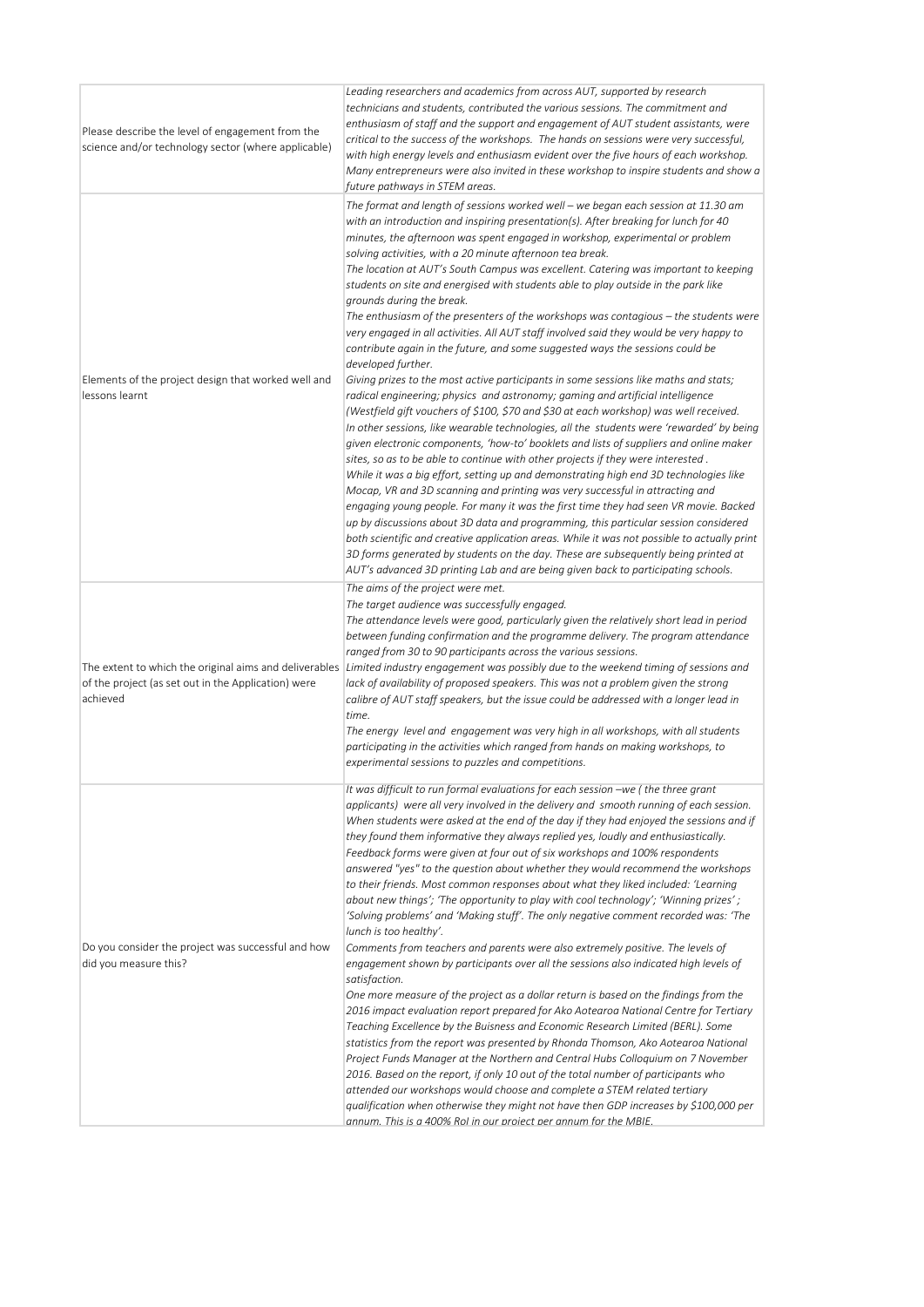|                                                    | All participants were encouraged to contact us regarding any ideas, enguiries and     |
|----------------------------------------------------|---------------------------------------------------------------------------------------|
|                                                    | suggestions regarding STEM projects and events. Their STEM teachers and school        |
|                                                    | career advisors have our contact details. We already have a number of partnerships    |
| What are your plans and any opportunities you have | and joint projects with students from South Auckland schools. An example is STEM      |
| identified beyond this project for continuing      | Centre at Rongomai School led by Nick Patterson whose students are involved in two    |
| engagement with this target group.                 | joint projects with AUT units - Colab and Radiofrequency Identification Applications  |
|                                                    | Laboratory. We also disseminated our project internationally through an article to be |
|                                                    | published in the International Journal of Engineering Pedagogy (with the              |
|                                                    | acknowledgment to the MBIE).                                                          |

**Section 5**

#### **Statistical information**

*The numbers of participants in the projects, broken down by school attended, gender, age range and other demographic factors (e.g. Maori, Pasifika, from*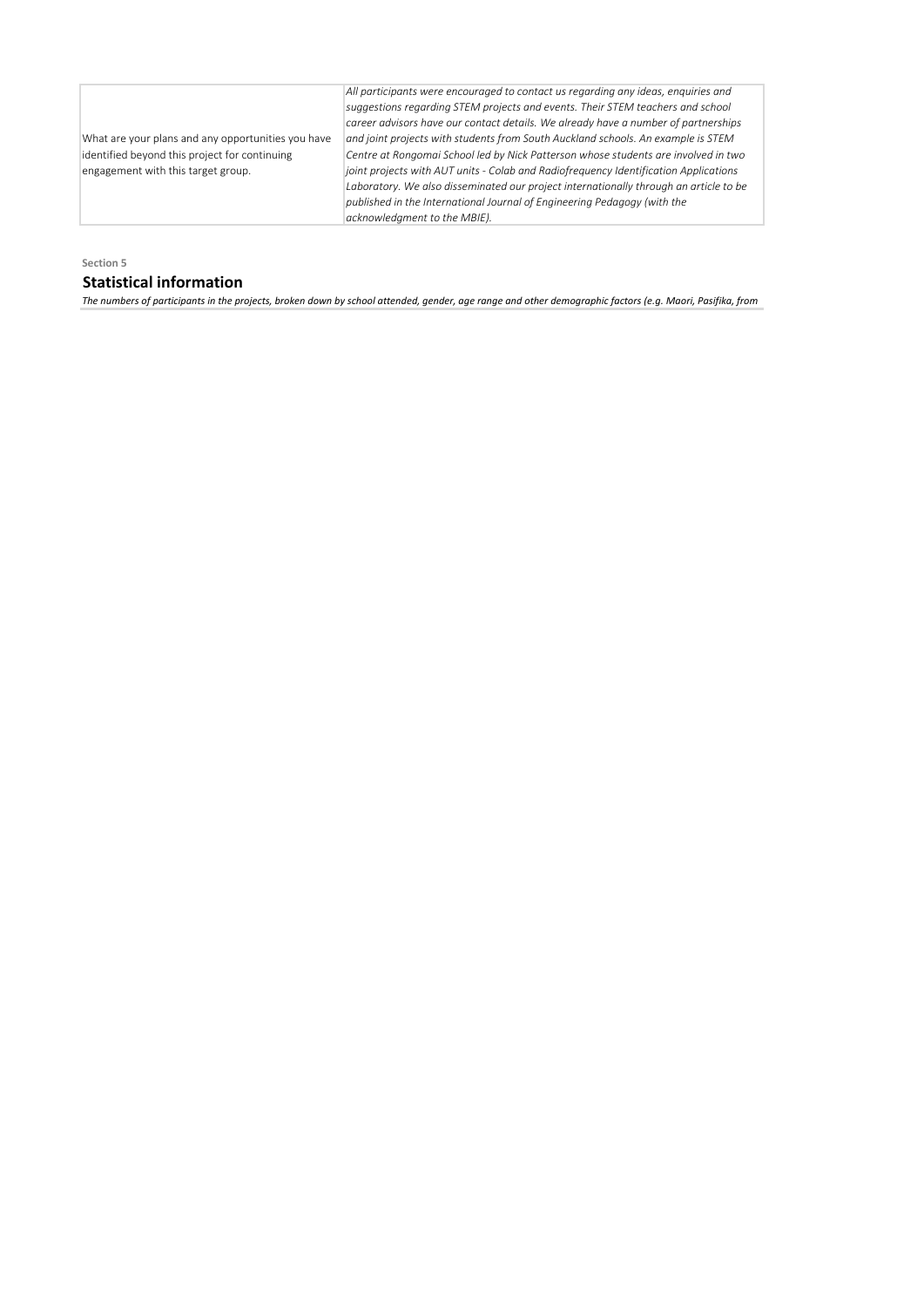| <b>Statistical data</b>                     |        |
|---------------------------------------------|--------|
| Number of participants (female)             | 180    |
| Number of participants (male)               | 90     |
| Number of participants (other)              | Number |
| Total (some students attended more than one | 270    |
| workshop)                                   |        |

| Age profile of participants |        |
|-----------------------------|--------|
| $0 - 4$                     | Number |
| $5-9$                       | Number |
| $10 - 14$                   | 200    |
| $15-19$                     | 70     |
| $20 - 24$                   | Number |
| $25+$                       | Number |
| <b>Total</b>                | 270    |

#### **Ethnicity**

| New Zealand European | 10  |
|----------------------|-----|
| New Zealand Maori    | 170 |
| Samoan               | 16  |
| Cook Island Maori    | 0   |
| Tongan               | 15  |
| Niuean               | O   |
| Chinese              | 0   |
| Indian               | 17  |
| Other (Islamic)      | 42  |
| Total                | 270 |

## **Place**

| .     |                                            |
|-------|--------------------------------------------|
| City  | Most participants were from South Auckland |
| Town  | Number                                     |
| Rural | Number                                     |
| Total | Number                                     |
|       |                                            |

#### **Region**

| List  | : Number |
|-------|----------|
| Total | Number   |

## **School**

|                             | Number |
|-----------------------------|--------|
| Otahuhu College             | 80     |
| Zayeed College for Girls    | 38     |
| Rongomai School             | 40     |
| Pakuranga College           | 10     |
| McAuley High School         | 20     |
| Lynfield College            | 5      |
| Tangaroa College            | 36     |
| Western Springs College     | 6      |
| Blockhouse Bay Intermediate | 4      |
| Avondale College            | 8      |
| Manurewa College            | 23     |
| Outside school system       |        |
| Total                       | 270    |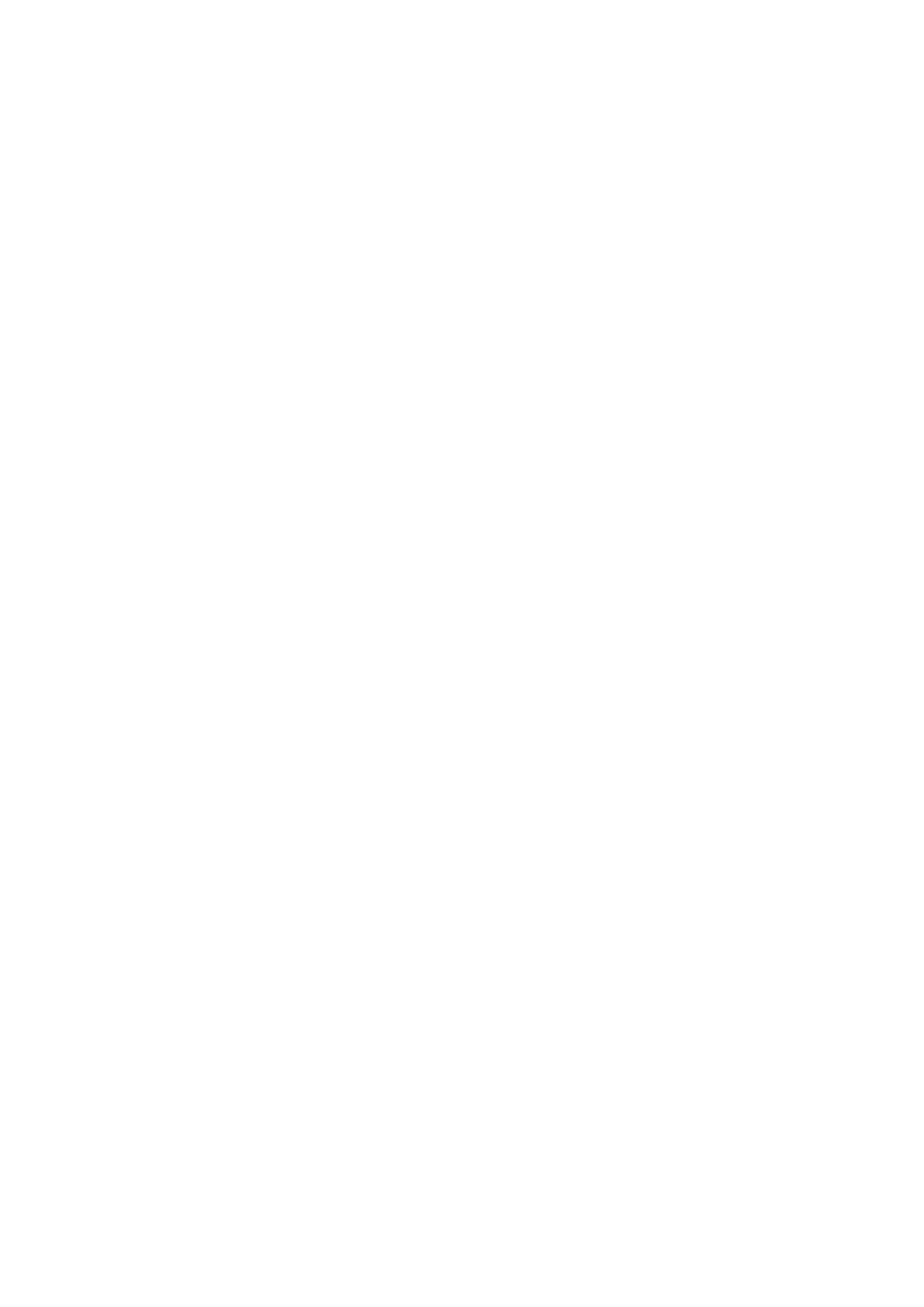